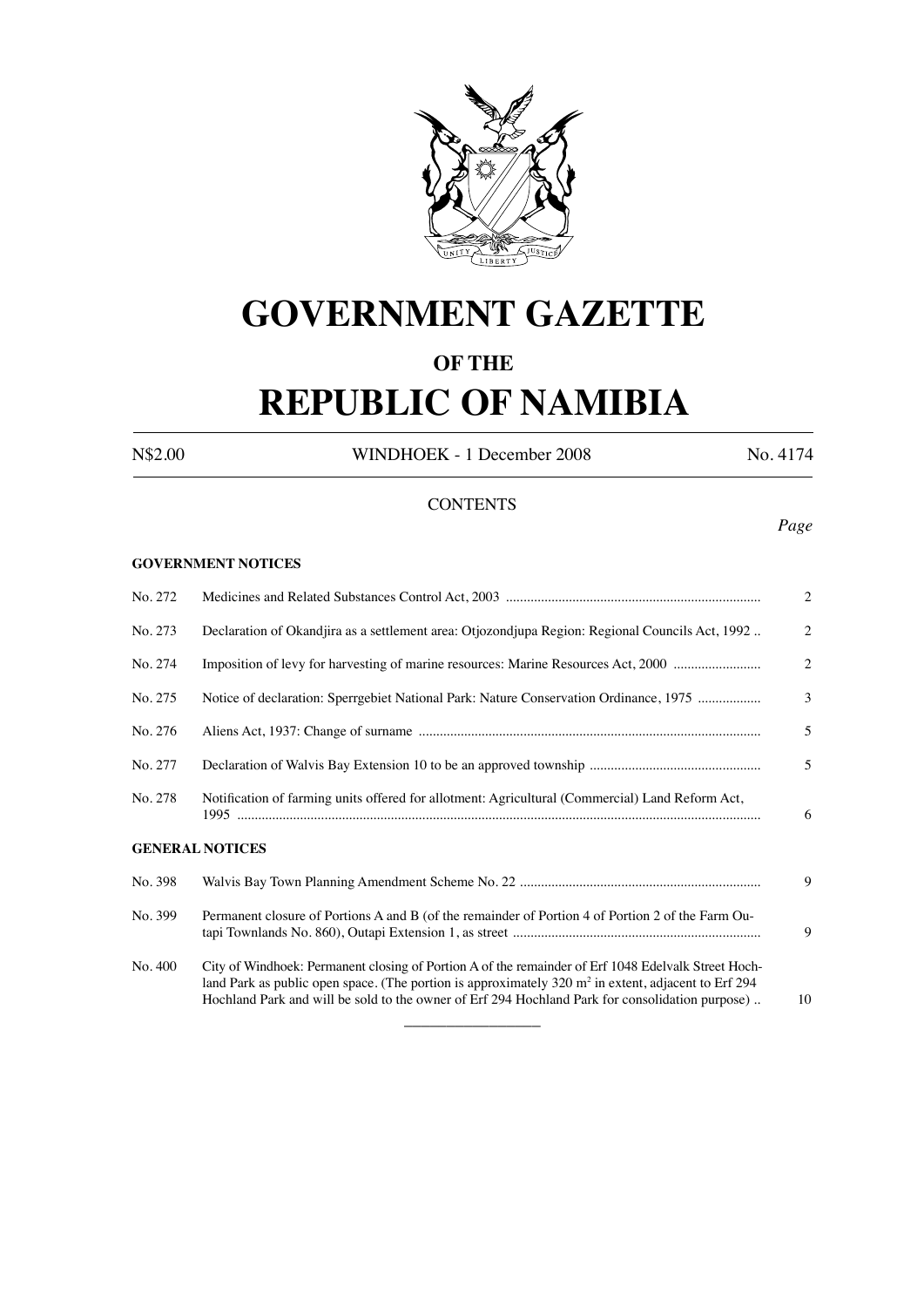# **Government Notices**

## **MINISTRY OF HEALTH AND SOCIAL SERVICES**

No. 272 2008

#### MEDICINES AND RELATED SUBSTANCES CONTROL ACT, 2003

In terms of section 45(1) of the Medicines and Related Substances Control Act, 2003 (Act No. 13 of 2003), the medicines in Schedule 0, 1, 2, 3 and 4 are excluded from the operation of the following regulation -

- a)  $11(1)(b)$  and  $(1)$
- b)  $12(1)(a)$  and  $(w)$
- c)  $13(1)(a)$  and (j)
- d)  $14(1)(c)$  and  $(1)$
- e)  $15(1)(a)$  and  $(n)$ ,

for a period of 16 months from the date of publication of this notice.

## **R.N. KAMWI MINISTER OF HEALTH AND SOCIAL SERVICES** Windhoek, 10 November 2008

## **MINISTRY OF REGIONAL AND LOCAL GOVERNMENT, HOUSING AND RURAL DEVELOPMENT**

 $\overline{\phantom{a}}$  , where  $\overline{\phantom{a}}$ 

No. 273 2008

## DECLARATION OF OKANDJIRA AS A SETTLEMENT AREA: OTJOZONDJUPA REGION: REGIONAL COUNCILS ACT, 1992

Under section 31(1) of the Regional Councils Act, 1992 (Act No. 22 of 1992), the Regional Council of Otjozondjupa declares the area situated on Portion 1 of the Farm Ovitoto Reserve No. 55 in the Otjozondjupa Region, Registration Division J, the boundaries of which are represented by cadastral diagram No. A179/2007 to be a settlement area, and assigns to that area the name Okandjira.

**GOVERNOR BY ORDER OF THE REGIONAL COUNCIL OF OTJOZONDJUPA** Otjiwarongo, 27 October 2008

## **MINISTRY OF FISHERIES AND MARINE RESOURCES**

 $\overline{\phantom{a}}$  , where  $\overline{\phantom{a}}$ 

No. 274 2008

## IMPOSITION OF LEVY FOR HARVESTING OF MARINE RESOURCES: MARINE RESOURCES ACT, 2000

In terms of section 44(4) of the Marine Resources Act, 2000 (Act No. 27 of 2000), after consultation with the Marine Resources Advisory Council and with the approval of the Minister of Finance, I -

(a) impose a levy for the benefit of the Fisheries Observer Fund in respect of the harvesting of marine resources as set out in the Schedule; and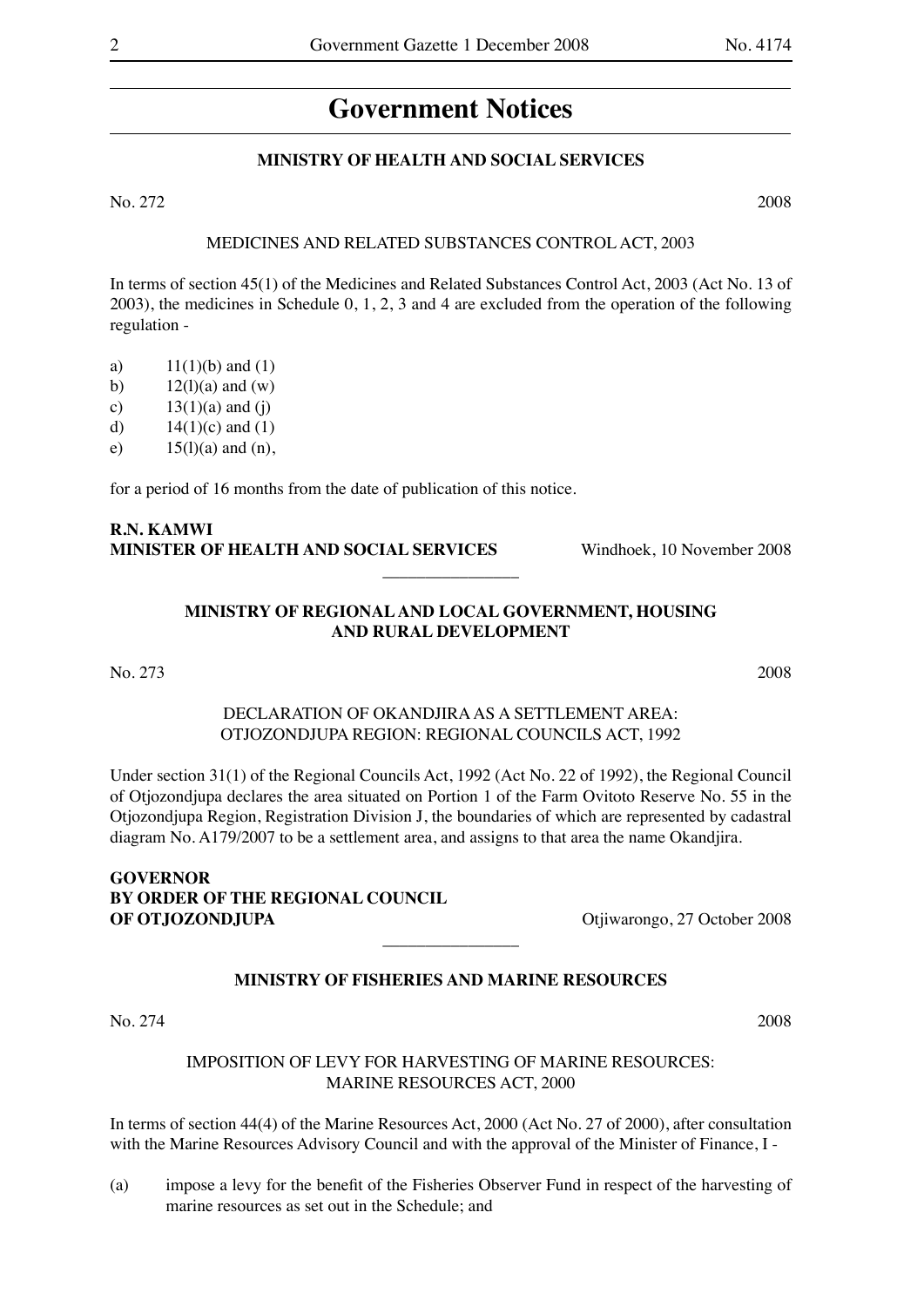(b) repeal Government Notice No. 9 of 15 February 2007.

## **A. IYAMBO MINISTER OF FISHERIES AND MARINE RESOURCES** Windhoek, 10 November 2008

## SCHEDULE.

1. A person who engages in harvesting in Namibian waters in terms of a right, an exploratory right or a fisheries agreement must pay a levy based on the category of the fisheries observer on board the fishing vessel as indicated in the Table:

| <b>Observer Category</b>      | Levy  |
|-------------------------------|-------|
| FDA/Without observer on board | 34.14 |
| Trainee                       | 34.14 |
| Grade 1                       | 34.14 |
| Grade 2                       | 35.69 |
| Grade 3                       | 37.24 |

for each hour during which that person is engaged in such harvesting, irrespective of whether or not a fish has been caught, but does not exceed 12 hours per day.

- 2. The person referred to in paragraph 1 must pay the levy referred to in that paragraph
	- (a) to the Fisheries Observer Agency, PO Box 2903, Walvis Bay; and
	- (b) within 7 days of receipt of the invoice from the Fisheries Observer Agency.  $\overline{\phantom{a}}$  , where  $\overline{\phantom{a}}$

#### **MINISTRY OF ENVIRONMENT AND TOURISM**

No. 275 2008

## NOTICE OF DECLARATION: SPERRGEBIET NATIONAL PARK: NATURE CONSERVATION ORDINANCE, 1975

Under section 14(2) of the Nature Conservation Ordinance (Ordinance No. 4 of 1975), I make known that -

- (a) I have, under subsection (1) of that section, declared the area described in the Schedule to be a game park, which game park is to be known as the Sperrgebiet National Park; and
- (b) the following is excluded from the declared area of the game park, referred to in paragraph (a):
	- (i) the railway line between Aus and Lüderitz;
	- (ii) Farm Oranjemund Townlands No. 165, the boundaries of which are delineated per Survey Diagram No. A336/2005, as approved by the Surveyor-General;
	- (iii) the Oranjemund aerodrome, the boundaries of which are delineated as per Survey Diagram A337/2005 as approved by the Surveyor-General;
	- (iv) Farm Lüderitz Town and Town Lands No. 168, the boundaries of which are delineated as per Survey Diagram No. A435/2007, as approved by the Surveyor-General;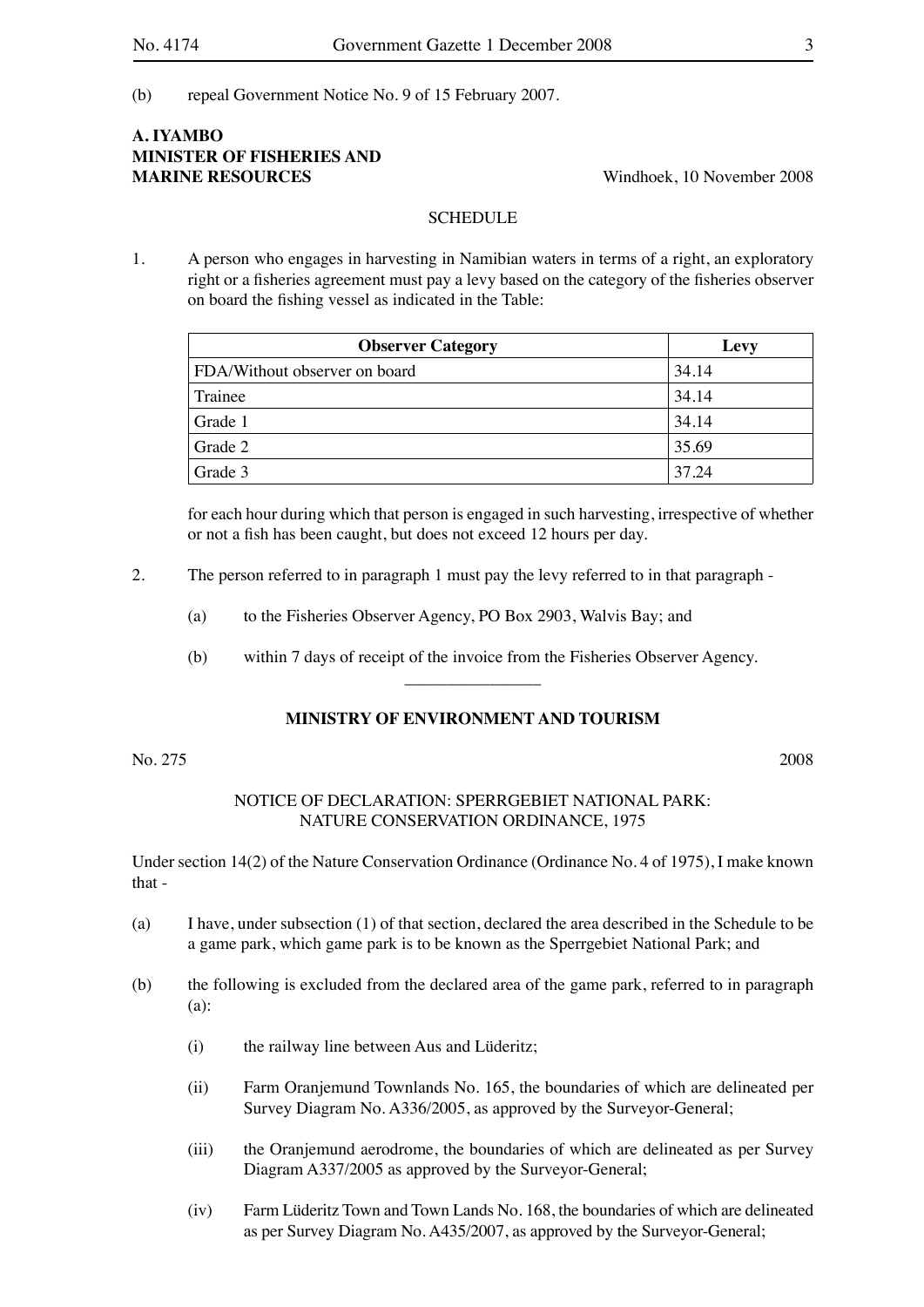- (v) the Lüderitz aerodrome, the boundaries of which are delineated as per Survey Diagram A352/66 as approved by the Surveyor-General;
- (vi) the land delineated as per Diagram B551/74 and Diagram B86/75, as approved by the Surveyor-General: Provided that any reference to the access road described on Diagram B86/75 is deemed to be a reference to District Road No. 706 as described in the Schedule to Government Notice No. 81 of 15 March 1998, including the reserve of such road;
- (vii) that portion of Trunk Road No. 4/2, described in Schedule I to Government Notice No. 228 of 1 July 1977, which lays within the game park referred to in paragraph (a), including -
	- (aa) the road reserve of those portions of Trunk Road No. 4/2 described in Schedule II of that notice; and
	- (bb) the road reserve of the remainder of the portion of Trunk Road No. 4/2; and
- (viii) that portion of Public Road No. 703, described in Schedule II of Government Notice No. 81 of 15 March 1998, which lays within the game park referred to in paragraph (a) and includes the road reserve of that road.

## **N. NANDI-NDAITWAH MINISTER OF ENVIRONMENT AND TOURISM** Windhoek, 18 November 2008

#### **SCHEDULE**

From a point on the low-water mark of the Atlantic Ocean due west of beacon No. 11 erected on or near the coastline of the Atlantic Ocean on the 26th degree of south latitude situated at a distance of approximately 2 kilometres northwards from the isolated rock known as Höhlenberg (Cave Rock) between Hottentot Bay and Saddle Hill and proceeding eastwards in a straight line, to a point intersected by an imaginary line drawn due north from the trigonometrical beacon Klammerberg 12 situated on the Kowis mountains, thence southwards along that imaginary line through the trigonometrical beacon Klammerberg 12 to a point where that line intersects the southern boundary of the road reserve of trunk road 4, section 2 between Aus and Lüderitz, thence eastwards along the southern boundary of that road reserve to a point where the road reserve intersects the northwestern boundary of Farm Ausweiche 46, thence in a southwesterly direction along the western boundary to the point where it meets the northeastern boundary of Farm Tsirub 13, thence along the northern, western and southern boundaries of Farm Tsirub 13 to a point where it meets the western boundary of Farm Paddaputs 90, thence generally in a southerly direction along the western boundaries of Farms Grens 92, Anib 93, Sandykop 94, Swartkloofberg 96 and Nord Witputz 22 to a point where the western boundary of Farm Nord Witputz 22 meets with the northern boundary of Farm Witputs Wes 86 to a point where it meets the northeastern boundary of Farm Trekpoort 96, thence along northern and western boundaries of Farm Trekpoort 96 to a point where it meets the northern boundary of Farm Spitskop Wes 128, thence along the western boundary of Farm Spitskop Wes 128 in a southerly direction along the western boundaries of Farm Spitskop Wes 128, thence in a southeasterly direction in a straight line through beacon No. 10 situated on the Dreigratberg to a point situated on the north bank of the Orange River, approximately 1,3 kilometers from such beacon, thence generally in a westerly direction along the northern boundary of the Orange River to a point of junction with the low-water mark of the Atlantic Ocean, thence generally in a northerly direction along the low-water mark of the Atlantic Ocean to the point of beginning.

For purpose of this Schedule "low-water mark" means the lowest line to which the sea recedes during periods or ordinary spring tides.

 $\overline{\phantom{a}}$  , where  $\overline{\phantom{a}}$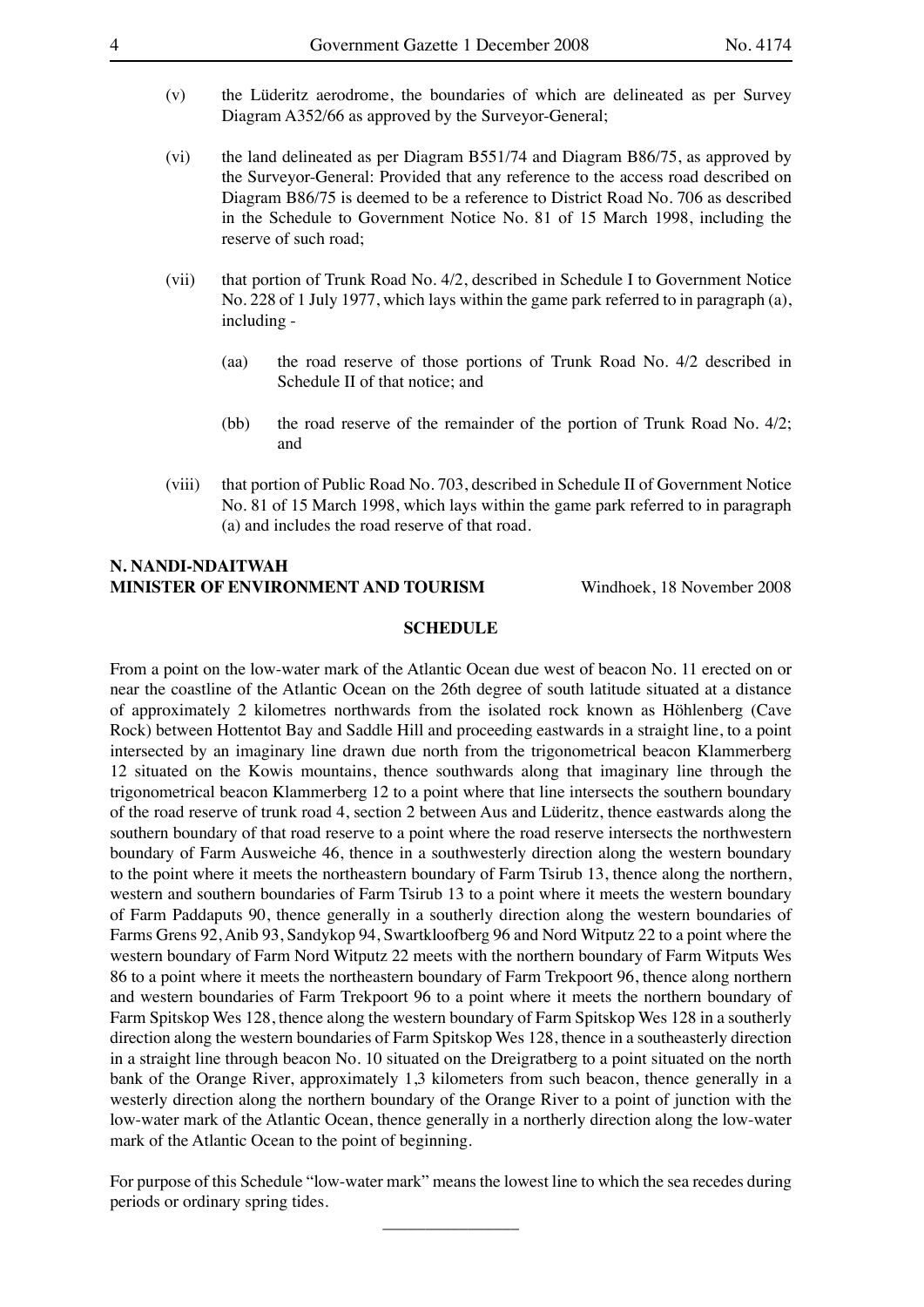## **MINISTRY OF HOME AFFAIRS AND IMMIGRATION**

No. 276 2008

#### ALIENS ACT 1937, CHANGE OF SURNAME

In terms of section 9 (1) of the Aliens Act, 1937 (Act No. 1 of 1937), it is hereby made known that the Minister of Home Affairs and Immigration has under the said section authorized each person whose name and residential address appear in column I of the schedule hereto assume the surname mentioned in column 2 of the schedule opposite his or her name in column 1.

| <b>SURNAME</b> | <b>NAME</b> (S)           | <b>RESIDENTIAL</b><br><b>ADDRESS</b>             | <b>SURNAME</b>                |
|----------------|---------------------------|--------------------------------------------------|-------------------------------|
| Aron           | Rachel<br>Nghuutumata     | Erf 776 Ekuvatalike<br><b>Street Swakopmund</b>  | Abel                          |
| lipinge        | Filippine Kandali         | 88 Bach Street Windhoek<br>West                  | liyambo                       |
| Jakob          | Maria                     | Iikelo Village Oshana<br>Region                  | Ashipala                      |
| Josef          | Filemon Tangeni<br>Omwene | Uukwalumbu Onganjera<br>Omusati Region           | Nghifikepunye                 |
| Johannes       | Taimi N                   | PO Box 215 Tsandi                                | Amadhila                      |
| Makaula        | Walsey George Karel       | Erf 3885 Dawid Goraseb<br><b>Street Katutura</b> | Bosman                        |
| Markia         | Festus                    | Erf 625 Sam Nuuyoma<br>Avenue Walvis Bay         | Ipinge                        |
| Mateus         | Paulus Dula               | Erf Q48B Kilimandjaro<br>Mount Meru Windhoek     | Namholo                       |
| Mutilidha      | <b>Nestor</b>             | Erf 42 HG Veii Street<br>Wanaheda                | Mweendeleli                   |
| Namalenga      | Foibe Maria Hinanane      | PO Box 1020 Katima<br>Mulilo                     | Ekandjo                       |
| Paulus         | Mateus Haufiku            | PO Box 25737<br>Windhoek                         | Shikemeni                     |
| Sadrag         | Emilia                    | Private Bag 2008<br>Nghifikwa<br>Gobabis         |                               |
| Uiseb          | Giovanne Victoria         | Erf 5938, Rhino Park<br>Windhoek                 | Uiseb - De Novais<br>Ferreira |

#### **SCHEDULE**

## **MINISTRY OF REGIONAL AND LOCAL GOVERNMENT, HOUSING AND RURAL DEVELOPMENT**

 $\overline{\phantom{a}}$  , where  $\overline{\phantom{a}}$ 

No. 277 2008

#### DECLARATION OF WALVIS BAY EXTENSION 10 TO BE AN APPROVED TOWNSHIP

In terms of section 13 of the Townships and Division of Land Ordinance, 1963 (Ordinance No. 11 of 1963), I declare the area situated on the remainder of Portion 154 (a Portion of Portion B) of the Farm Walvis Bay Town and Townlands No. 1 in the Registration Division "F" as indicated on General Plan No. F81 (S. G. No. A 378/2007) to be an approved township.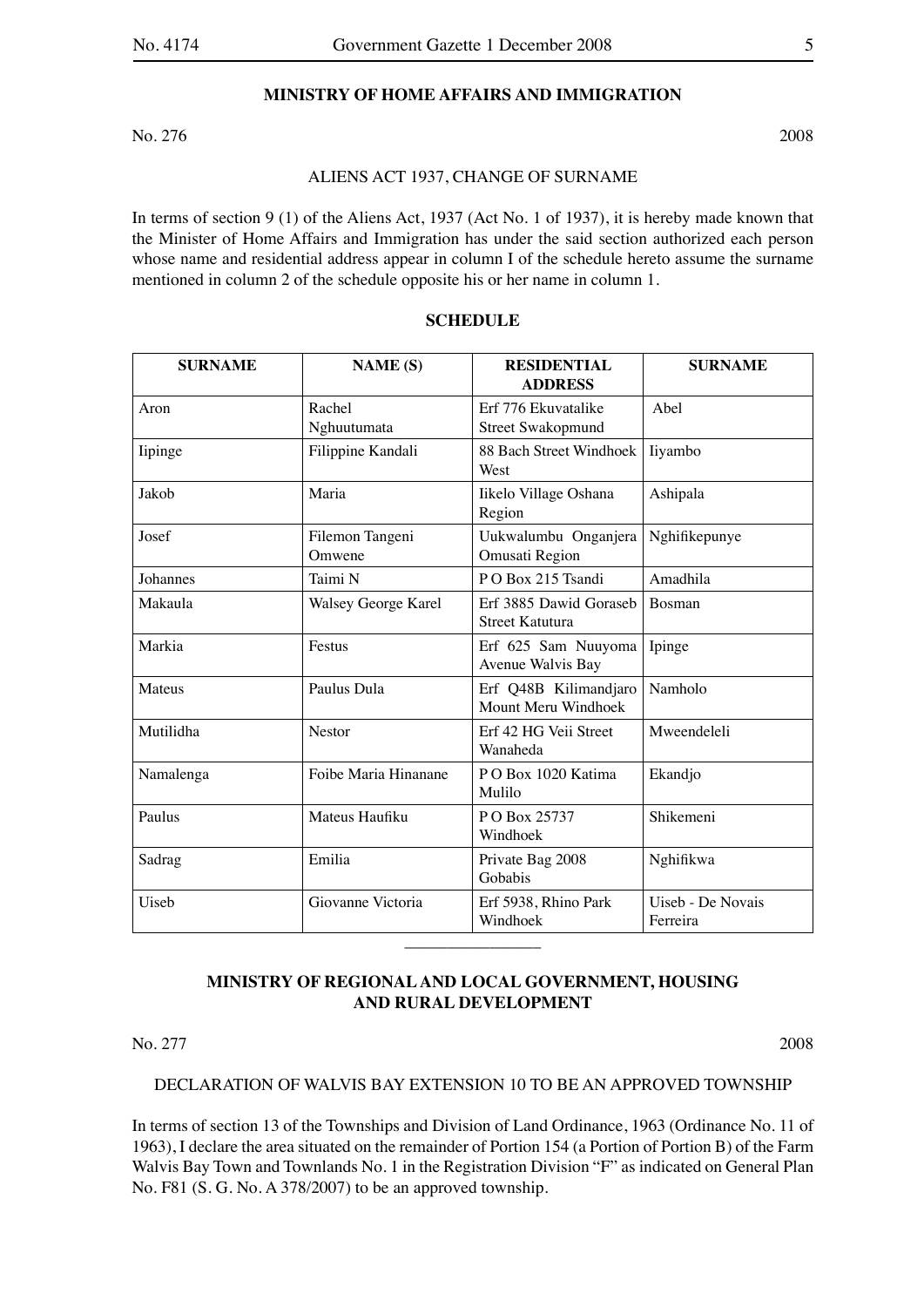The conditions, subject to which the application for permission to establish the township concerned has been granted, are set out in the Schedule in terms of that section.

## **J. EKANDJO MINISTER OF REGIONAL AND LOCAL GOVERNMENT, HOUSING AND RURAL DEVELOPMENT** Windhoek, 18 November 2008

## **SCHEDULE**

## **1. Name of township**

The township is called Walvis Bay Extension 10.

## **2. Composition of township**

The township comprise of 144 erven numbered 4140 to 4282, 4283 and remainder streets, as indicated on General Plan No. F81 (S. G. No. A 378/2007).

## **3. Reservation of erven**

The following erven are reserved for the Local Authority:

- (a) Erven 4207 and 4249 are reserved for municipal purposes; and
- (b) Erf 4283 is reserved for street purposes.

#### **4. Conditions of title**

- (1) The following conditions are registered in favour of the Local Authority against the title deeds of all erven referred to in paragraph 2:
	- "(a) The erf may only be used or occupied for purposes which are in accordance with, and the use or occupation of the erf must at all times be subject to, the provisions of the Walvis Bay Town Planning Scheme, prepared and approved in terms of the Town Planning Ordinance 1954, (Ordinance No. 18 of 1954); and
	- (b) The building value of the main building, excluding the outbuildings, must be at least four times the municipal valuation of the erf.".

#### **MINISTRY OF LANDS AND RESETTLEMENT**

 $\overline{\phantom{a}}$  , where  $\overline{\phantom{a}}$ 

No. 278 2008

## NOTIFICATION OF FARMING UNITS OFFERED FOR ALLOTMENT: AGRICULTURAL (COMMERCIAL) LAND REFORM ACT, 1995

In terms of section 39 of the Agricultural (Commercial) Land Reform Act, 1995 (Act No. 6 of 1995)  $I =$ 

(a) make known that copies of the allotment plans approved in respect of the farming units referred to in the Schedule will be available for public inspection at the places and time indicated in the Schedule; and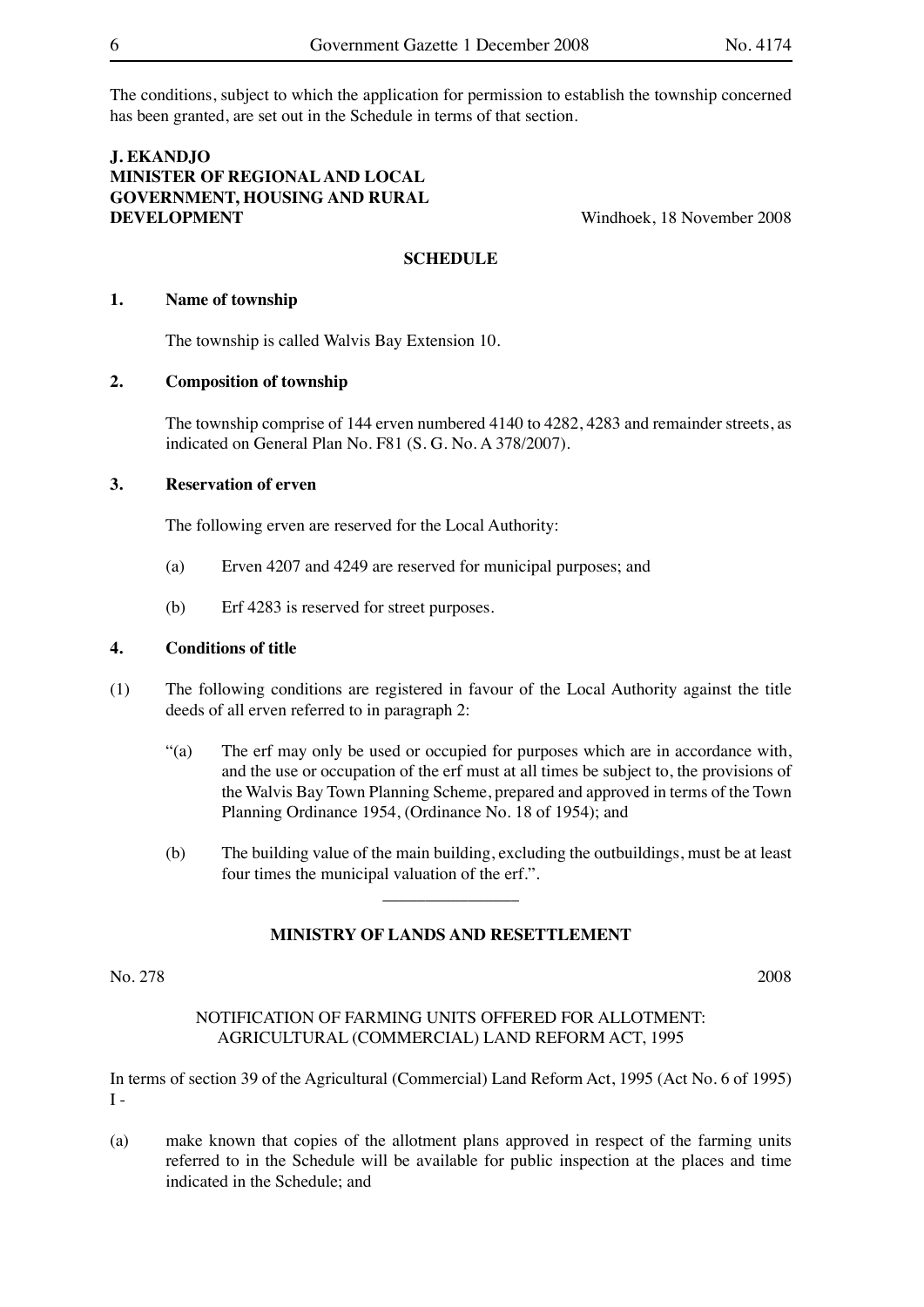#### (b) invite applications for the allotment of those farming units.

## **A.G. !NARUSEB MINISTER OF LANDS AND RESETTLEMENT** Windhoek, 7 November 2008

#### **SCHEDULE**

#### **1. Location and description of farming unit offered for allotment:**

| Region       | <b>District</b> | <b>Name of Farm</b>                                                                | <b>Number</b><br>оf<br>farming<br>units<br><b>Offered</b><br>for<br>allotment | Size in hectare (ha) of<br>farming units   | Land use of<br>farming units |
|--------------|-----------------|------------------------------------------------------------------------------------|-------------------------------------------------------------------------------|--------------------------------------------|------------------------------|
| Otjozondjupa | Otavi           | Portion 3 of farm Astonia (a<br>PTN, of PTN, 1 of the farm<br>Kombat suid No. 791) | Single<br>Unit                                                                | Unit A Measuring 50.0002<br>ha (homestead) | Crop production              |
| Oshikoto     | Tsumeb          | Portion 14 (Amazi) of farm<br>Ludwigshafen No. 480                                 | Single<br>Unit                                                                | Unit A Measuring 50 ha<br>(Homestead)      | Crop production              |

#### **2. Public inspection of allotment plans:**

The allotment plans in respect of the farming units offered for allotment are available during office hours for public inspection at the offices referred to in paragraph 3(c) for a period of 30 days from the date of publication of this notice in the *Gazette.*

## **3. Application for allotment of a farming unit:**

- (a) An application for allotment of a farming unit must be made on the prescribed form obtainable from any of the offices mentioned in paragraph 3(c).
- (b) In case of project development by a company or co-operative a duly completed application form must be accompanied by the detailed project proposal and a certified copy of the registration certificate or proof of registration of the company or the co-operative.
- (c) A duly completed application form must be delivered at or forwarded to any. of the offices mentioned below and is to reach such office on or before the expiry of 30 days from the date of publication of this notice in the *Gazette.*

| <b>Physical Addresses:</b>   | <b>Postal Address:</b>       |  |  |
|------------------------------|------------------------------|--|--|
| The Deputy Director          | The Deputy Director          |  |  |
| <b>Resettlement Division</b> | <b>Resettlement Division</b> |  |  |
| 2t Floor, BRB, Building      | Private Bag 13343            |  |  |
| <b>Garten Street</b>         | Windhoek                     |  |  |
| Windhoek                     |                              |  |  |
| The Regional Governor        | The Regional Governor        |  |  |
| Khomas Regional Council      | P0 Box 3379                  |  |  |
| Windhoek                     | Windhoek                     |  |  |
| The Regional Governor        | The Regional Governor        |  |  |
| The Government Building      | Private Bag 2277             |  |  |
| Gobabis                      | Gobabis                      |  |  |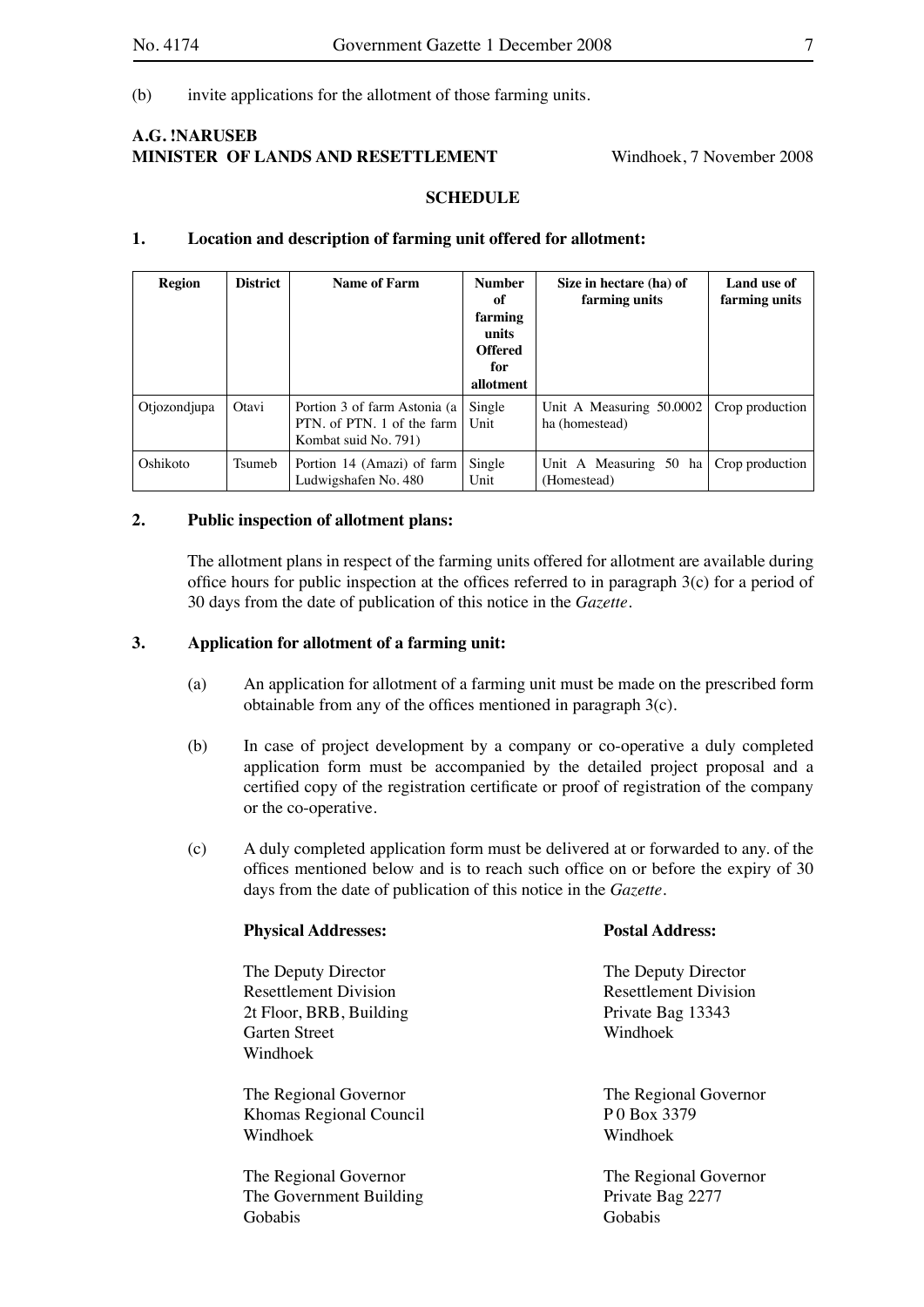The Regional Governor The Regional Governor Main Street PO Box 11196 Tsumeb Tsumeb Tsumeb The Regional Governor The Regional Governor Government Building Private Bag 35002 Katima Mulilo Katima Mulilo The Regional Governor The Regional Governor Government Building P 0 Box 384 Keetmanshoop Keetmanshoop The Regional Governor The Regional Governor Government Building Private Bag 321 Mariental Mariental The Regional Governor The Regional Governor Government Building P 0 Box 1682 Hospital Street Otijiwarongo Otjiwarongo The Regional Governor The Regional Governor Government Building Private Bag 5543 Oshakati Oshakati The Regional Governor The Regional Governor Government Building Private Bag 502 Opuwo Opuwo The Regional Governor The Regional Governor Government Building Private Bag 2082 Rundu **Rundu** Rundu The Regional Governor The Regional Governor Government Building Private Bag 523 Outapi Outapi The Regional Governor The Regional Governor Akasia Building, Mittel Street Private Bag 1230 Swakopmund Swakopmund The Regional Governor The Regional Governor Government Building Private Bag 2032 Eenhana Eenhana

## **4. Minimum qualifications required to qualify for allotment**

An applicant (other than a company or close corporation contemplated in section 41(7) of the Agricultural (Commercial) Land Reform Act, 1995 (Act No. 6 of 1995) must be a Namibian citizen who -

- (a) is 18 years of age or older;
- (b) has a background or interest in agriculture or related enterprises;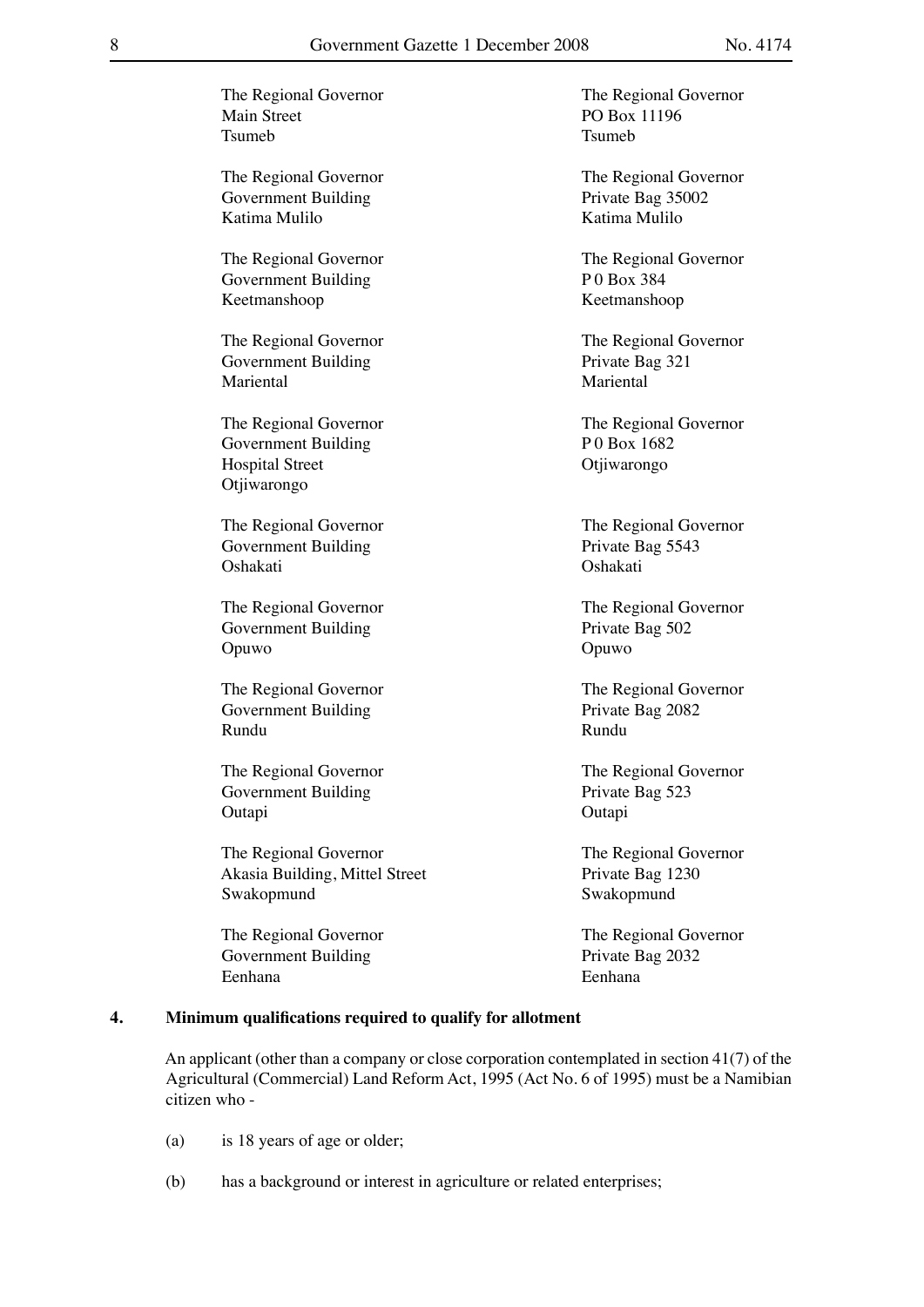- (c) has been socially, economically, or educationally disadvantaged by past discriminatory laws or practices;
- (d) has relinquished any right in respect of agricultural land.

#### **5. Rent payable in respect of farming units**

A farming unit is to be leased for 99 years. The approximate rent payable in respect of a farming unit so leased for livestock farming, shall be determinate by the Minister, on the recommendation of the commission, based on the value of the farming unit.

#### **6. Lease Agreement**

A successful applicant must enter into a lease agreement with the Minister of Lands and Resettlement.

## **General Notices**

\_\_\_\_\_\_\_\_\_\_\_\_\_\_\_\_

No. 398 2008

WALVIS BAY TOWN PLANNING AMENDMENT SCHEME NO. 22

Notice is hereby given in terms of Section 23 of the Town Planning Ordinance 1954, (Ordinance 18 of 1954), as amended, that the Walvis Bay Town Planning Amendment Scheme No. 22, has been submitted to the Minister of Regional and Local Government, Housing and Rural Development for approval.

Copies of the Walvis Bay Town Planning Amendment Scheme No. 22 and the maps, plans, documents and other relevant matters are lying for inspection during office hours at the Municipality of Walvis Bay and also at the Namibia Planning Advisory Board (NAMPAB). Ministry of Regional and Local Government, Housing and Rural Development, 2nd Floor, Room 234, GRN Ofice Park, Windhoek.

Any person who wishes to object to the approval of the Town Planning Scheme. should lodge objections in writing to the Secretary, Namibia Planning Advisory Board (NAMPAB), Private Bag 13289. Windhoek on or before 2 January 2009.

 $\overline{\phantom{a}}$  , where  $\overline{\phantom{a}}$ 

No. 399 2008

## PERMANENT CLOSURE OF PORTIONS A AND B (OF THE REMAINDER OF PORTION 4 OF PORTION 2 OF THE FARM OUTAPI TOWNLANDS NO. 860), OUTAPI EXTENSION 1, AS STREET

Notice is hereby given in terms of Section 50 of the Local Authorities Act of 1992 (Act No. 23 of 1992), that the Outapi Town Council proposes to permanently close Portion  $A(\pm 1492m^2)$  and Portion B ( $\pm$ 1130m<sup>2</sup>) of Portion 4/2/860/Rem as "Street", as indicated on plan W/08119-4 which lays for inspection during office hours at the offices of the Outapi Town Council.

At the entrance of Outapi situated at the Ruacana-Oshakati Main Road junction with the main street into town the street reserve widens by a distance of up to 100m forming an excessive wide junction area. In order to align the junction of the main street of Outapi with the Main Road to direct traffic flow the mentioned portions of street is needed to be closed. This underutilised area can then be more effectively used by Council for development purposes. Portion A will be closed as street to be